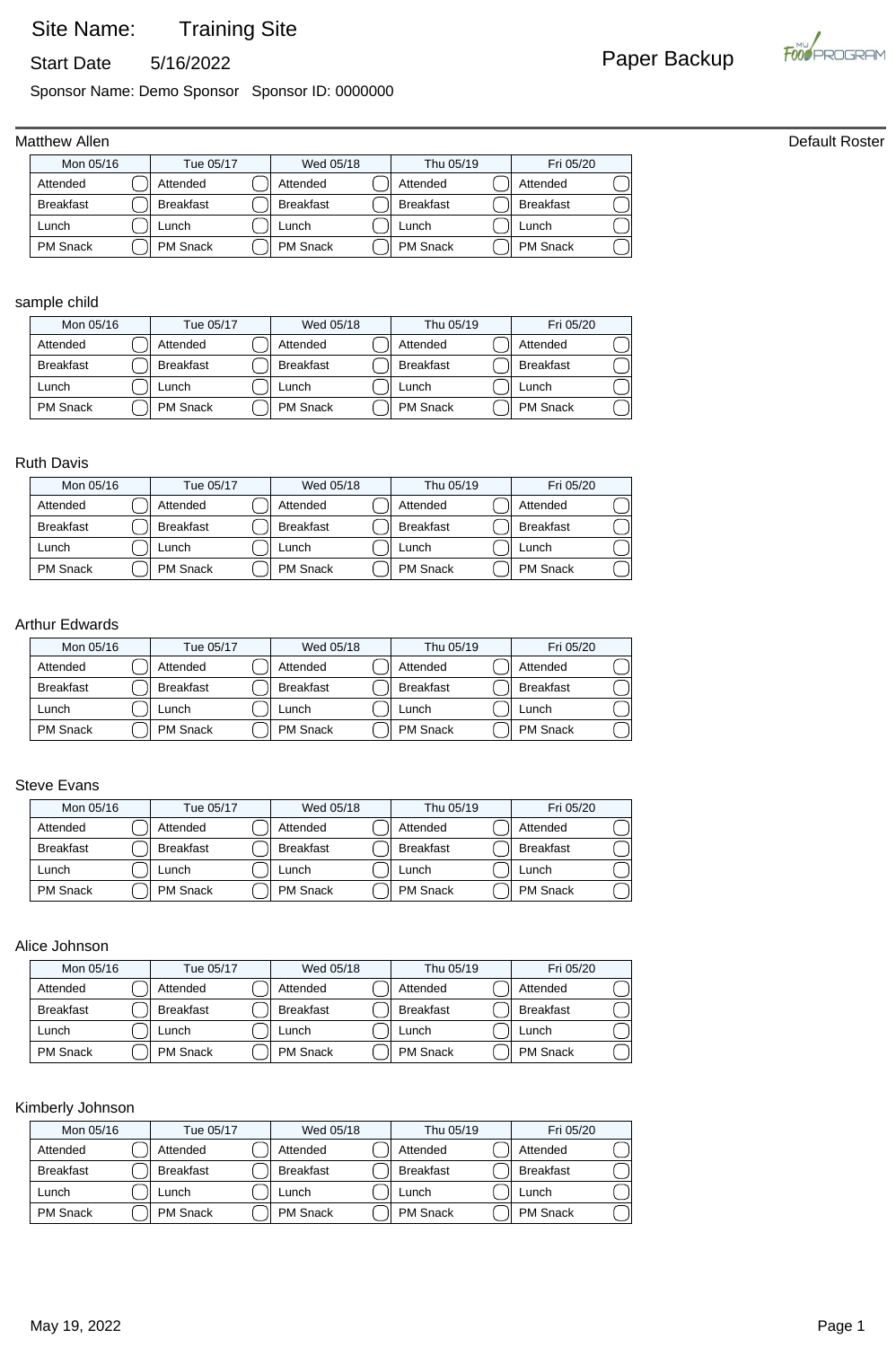# Site Name: Training Site **Default Roster** Default Roster

Christine Parker

| Mon 05/16        |  | Tue 05/17        |  | Wed 05/18        | Thu 05/19        | Fri 05/20        |  |
|------------------|--|------------------|--|------------------|------------------|------------------|--|
| Attended         |  | Attended         |  | Attended         | Attended         | Attended         |  |
| <b>Breakfast</b> |  | <b>Breakfast</b> |  | <b>Breakfast</b> | <b>Breakfast</b> | <b>Breakfast</b> |  |
| Lunch            |  | _unch            |  | -unch            | Lunch            | Lunch            |  |
| <b>PM Snack</b>  |  | <b>PM Snack</b>  |  | <b>PM Snack</b>  | <b>PM</b> Snack  | <b>PM Snack</b>  |  |

### Kelly Patterson

| Mon 05/16        |  | Tue 05/17        | Wed 05/18        | Thu 05/19        | Fri 05/20        |  |
|------------------|--|------------------|------------------|------------------|------------------|--|
| Attended         |  | Attended         | Attended         | Attended         | Attended         |  |
| <b>Breakfast</b> |  | <b>Breakfast</b> | <b>Breakfast</b> | <b>Breakfast</b> | <b>Breakfast</b> |  |
| Lunch            |  | unch.            | _unch            | unch-            | Lunch            |  |
| <b>PM Snack</b>  |  | <b>PM Snack</b>  | <b>PM</b> Snack  | <b>PM Snack</b>  | <b>PM Snack</b>  |  |

### Joshua Ross

| Mon 05/16        |  | Tue 05/17        |  | Wed 05/18        | Thu 05/19        | Fri 05/20        |  |
|------------------|--|------------------|--|------------------|------------------|------------------|--|
| Attended         |  | Attended         |  | Attended         | Attended         | Attended         |  |
| <b>Breakfast</b> |  | <b>Breakfast</b> |  | <b>Breakfast</b> | <b>Breakfast</b> | <b>Breakfast</b> |  |
| Lunch            |  | ∟unch            |  | Lunch            | ∟unch            | Lunch            |  |
| <b>PM Snack</b>  |  | <b>PM Snack</b>  |  | <b>PM</b> Snack  | <b>PM Snack</b>  | PM Snack         |  |

### Maria Scott

| Mon 05/16        | Tue 05/17        | Wed 05/18        | Thu 05/19        | Fri 05/20        |  |
|------------------|------------------|------------------|------------------|------------------|--|
| Attended         | Attended         | Attended         | Attended         | Attended         |  |
| <b>Breakfast</b> | <b>Breakfast</b> | <b>Breakfast</b> | <b>Breakfast</b> | <b>Breakfast</b> |  |
| Lunch            | _unch            | Lunch            | Lunch            | Lunch            |  |
| <b>PM Snack</b>  | <b>PM Snack</b>  | <b>PM</b> Snack  | <b>PM Snack</b>  | <b>PM Snack</b>  |  |

### Kevin Wright

|                  | Mon 05/16<br>Tue 05/17 |                  | Wed 05/18 |                  | Thu 05/19        | Fri 05/20        |  |
|------------------|------------------------|------------------|-----------|------------------|------------------|------------------|--|
|                  |                        |                  |           |                  |                  |                  |  |
| Attended         |                        | Attended         |           | Attended         | Attended         | Attended         |  |
| <b>Breakfast</b> |                        | <b>Breakfast</b> |           | <b>Breakfast</b> | <b>Breakfast</b> | <b>Breakfast</b> |  |
| Lunch            |                        | _unch            |           | ∟unch            | Lunch            | Lunch            |  |
| <b>PM Snack</b>  |                        | <b>PM Snack</b>  |           | <b>PM Snack</b>  | <b>PM Snack</b>  | <b>PM Snack</b>  |  |